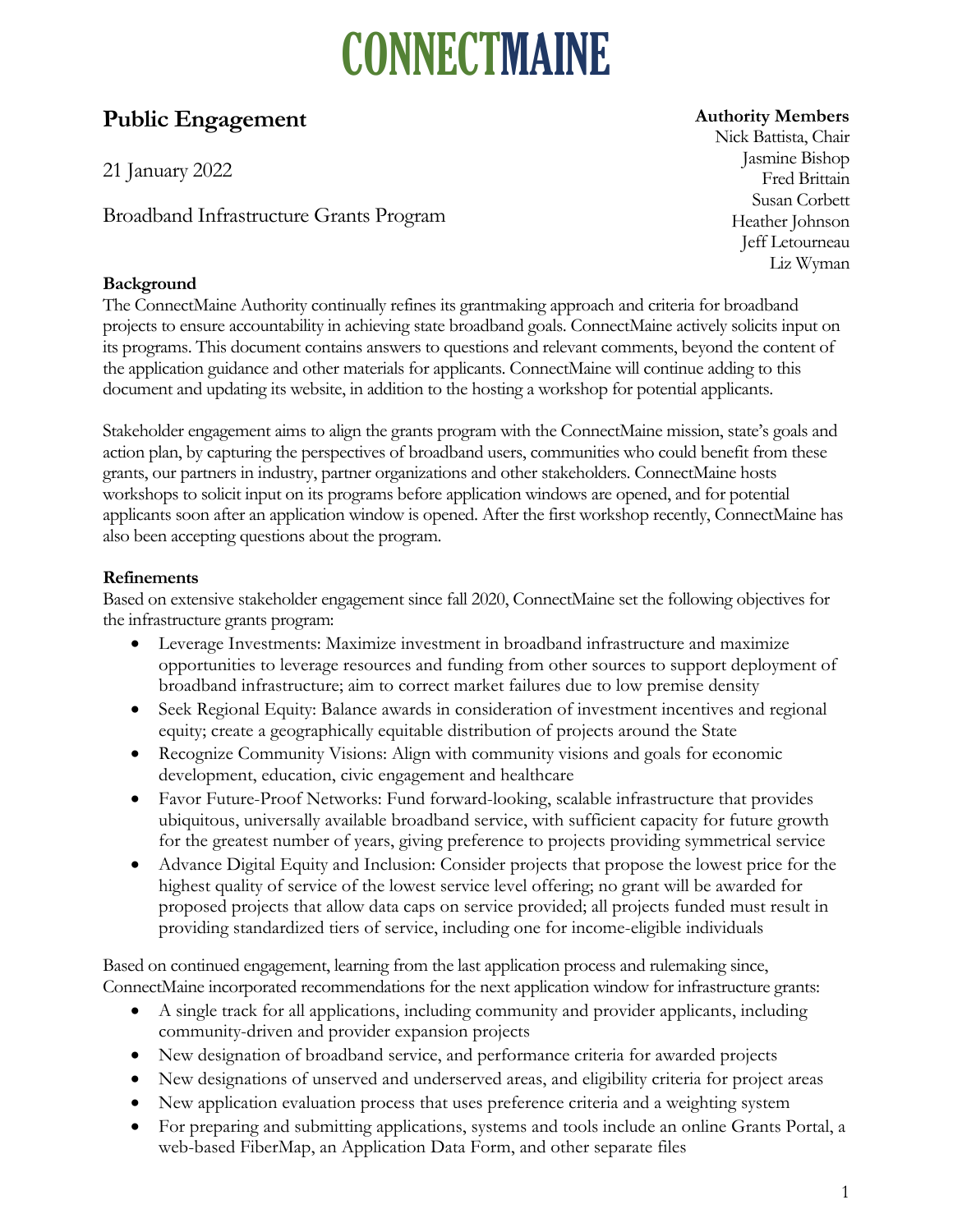### **Questions**

Q: How does a potential applicant find out if the ISP and any grant recipient involved in the proposed project are in good standing with ConnectMaine for pre-application requirements? A: Potential applicants are welcome to contact ConnectMaine staff anytime to check up on compliance. Once applications are submitted, ConnectMaine will confirm pre-application requirements have been met.

Topic: "…the applicant must have sent an email, which must have been copied to Connect.ME@maine.gov, to existing ISPs to confirm whether or not installation of broadband infrastructure and service of at least 100mpbs download and 100mbps upload, equivalent to the proposed project, would occur within the same period as the proposed project. Separately, any responses received from ISPs within 14 days of provider outreach will be copied to Connect.ME@maine.gov by the applicant."

- Q: What if a potential applicant doesn't know the existing ISPs or doesn't have contact information? A: Potential applicants can contact ConnectMaine staff to get the contact information for their proposed project areas. ISPs are welcome to communicate preferred points of contact to ConnectMaine staff.
- Q: The timeline for any planned project is more open-ended than in the past, what's guidance on this? A: The details of provider outreach changed as a direct reflection of the rulemaking that occurred during last year. Most proposed projects would be completed within a year, so that would be the timeline an existing ISP would have to also be planning in order to potentially prevent the proposed project from receiving grant funds; if the proposed project would be completed sooner, then the planned projects of existing ISPs would have to also be completed sooner; if the proposed project has a scope large enough that allows a timeline longer than 12 months according to ConnectMaine rule, then again the existing ISP would have to be planning to complete their project within that timeline.
- Q: What if the ISP doesn't respond?

A: Any response from providers doesn't affect an applicant's ability to submit a completed application at any time during the application window. Providers that aren't planning installation of broadband infrastructure and don't already provide broadband service shouldn't be obligated to take the time to confirm lack of broadband availability. Required provider outreach offers another opportunity to submit broadband data showing that service is or will be provided, but providers may choose whether or not to respond. The initial outreach by the applicant is a pre-application requirement that must be completed to submit the application.

Q: Which entities are evaluated for eligibility criteria? Whose service is subject to the performance criteria on broadband service and subscription price? Whose subscriber base is considered in demonstrating financial capacity and sustainability of the project?

A: Section II Eligibility Criteria apply to the applicant and any other entities involved in the project, such as the ISP involved in the project, whether the ISP is the applicant or not:

- To help ensure digital equity and inclusion, and encourage project value factors, the performance criteria for projects funded by awarded grants include the level and price of internet service to be offered. The application will include information to demonstrate that the ISP involved in the project, whether or not the ISP is the applicant, will offer at least one service level meeting or exceeding the designation of broadband service, and that the retail price for each service level offered isn't more than the respective prices elsewhere in the state. Only the service levels and prices that result from the project, due to the ISP involved in the project, are evaluated during the application process.
- To help maximize investment in broadband infrastructure, the eligibility criteria include financial capacity and sustainability. The Application Data Form captures information about the size of the proposed project relative to the existing subscribed locations of the ISP involved in the proposed project, signaling whether or not the applicant must enter additional information to demonstrate financial sustainability of the project.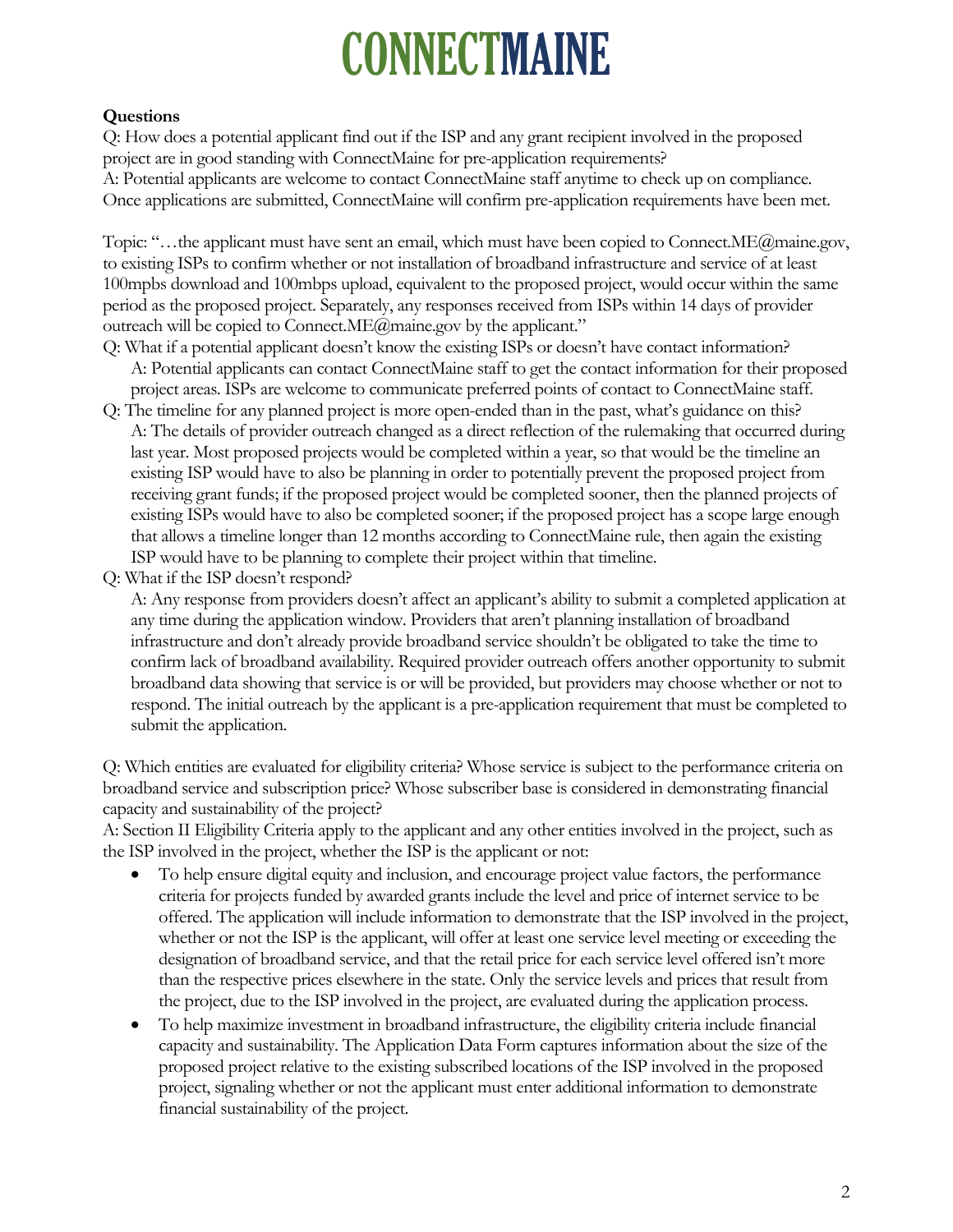Topic: "ConnectMaine identifies and proposes unserved and underserved areas eligible for grants. Applicants must select one or more eligible area to propose serving."

A: State funds are awarded to help achieve universal broadband service statewide, and to help achieve one of the program objectives of recognizing community visions, applicants are encouraged to proposed projects that serve whole communities.

Q: Can an applicant change the boundary of an eligible project area selected, to exclude or include certain potential subscriber locations?

A: Rather than changing the boundary or polygon, there are some cases were potential subscriber locations can be excluded or included, by selection of those points, for proposed projects, and other ways that the applicant can augment data submitted, as described in the rest of Section III.B and in Section IV.A of the Application Guide.

Q: Can multiple projects areas within a municipality be selected for different applications, recognizing that areas differ in number of potential subscriber locations in least served areas and in the density, affecting the competitiveness of applications?

A: It depends on whether or not there are multiple Eligible Project Areas within the municipality. Each application must include at least one Eligible Project Area from which least served and density are determined in FiberMap. Some municipalities have so few potential subscriber locations in served areas that the entire municipality is a single Eligible Project Area. Other municipalities were broken out into multiple Eligible Project Areas based on percentage of potential subscriber locations in unserved and underserved areas, using census block boundaries. While the boundary of an Eligible Project Area can't be changed itself, the applicant has the opportunity to exclude certain potential subscriber locations or include additional potential subscriber locations, as described in Section III.B.3.

Topic: "Proposed projects must serve all potential subscriber locations in unserved areas…to provide service upon request to that location within a normal service interval and without additional cost to the subscriber for construction of new facilities."

Q: How should applicants account for costs beyond the ISP's business model?

- A: Include in the project budget all eligible costs of service drops and customer service equipment for all potential subscriber locations in unserved areas, and for any locations in underserved and served areas that are selected to be served by the project, even if these costs go beyond the ISP's business model. The item details can be used to explain any distinction within these costs, such as separating the costs of drops for locations within so many feet of the network from other drops, or separating the costs for locations with subscriptions within the project timeline from those subscribing later.
- Q: When is it ok to reserve that cost, and how much, on the property owner? A: All eligible costs of the project must be included in the project budget. The total financial commitment in addition to the grant amount requested must be adequate to complete the proposed project. Financial commitments can include pre-subscriptions for such locations, raising funds from property owners in addition to any other sources of the community financial commitment. Alternatively, ensure that the grant amount requested is sufficient to cover any costs beyond the chosen business model, such as drops and customer service equipment for locations beyond so many feet of the network or for subscriptions occurring so long after the project timeline.
- Q: Is there a time period after which costs can be shifted onto the property owner? A: State funds are awarded to help achieve universal broadband service statewide. Projects are evaluated based on the number of potential subscriber locations that will be served with broadband service, not only passed at some distance until the property owner can afford to cover these eligible costs. The cost to provide service upon request within a normal service interval and without additional cost to the subscriber for construction of new facilities must be included in the project budget, and the total financial commitment in addition to the grant amount requested must be adequate to complete the proposed project; how the grant funds awarded are applied to eligible costs and how financial commitments are applied to remaining project costs are decisions left to the grant recipient.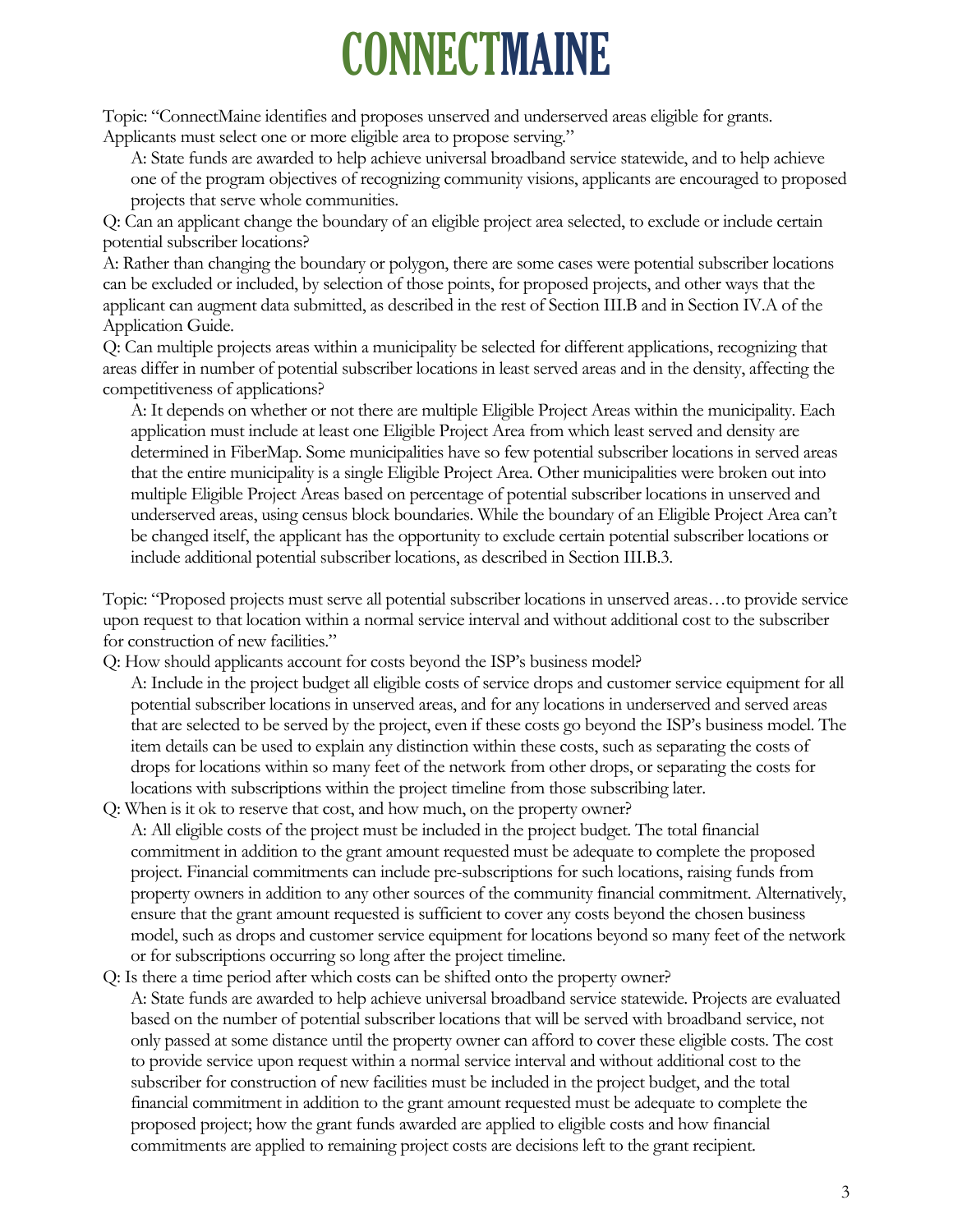#### Q: How will ConnectMaine determine Grant Necessity?

A: To achieve one of the program objectives, "maximize investment in broadband infrastructure," this requirement from ConnectMaine statute and rule is demonstrated by the applicant with information submitted, including but not limited to Sections II, III.C, III.D.1. and IV.A.

Topic: "Eligible uses of grant funds include provision of public infrastructure, services, facilities and improvements needed to implement broadband services and enhance existing internet services." Q: What "improvements" would be eligible expenses?

A: ConnectMaine statute authorizes investments in advanced communications technology infrastructure which includes improvements to expand broadband service. Eligible expenses listed in the Application Guidance may be associated with improvements necessary for proposed projects to result in meeting performance criteria, including broadband service. Categories and subcategories of eligible and ineligible expenses are listed in the Application Data Form, which includes space for the applicant to provide detail on identifying "other expenses" as eligible or ineligible.

Q: What is meant by "long-term leases," what makes a lease long-term, what detail should be included? A: A long-term lease has a term of not less than one year; leases that cover eligible costs typically would be longer than one year. Examples might include leasing land required for the network, a building or space in a shelter to house network equipment, or network elements such as dark fiber strands. Details in the Data Form should identify the items being leased, the cost and the length of use that the lease payment covers. Leases impact cashflows for the proposed project and ongoing operation differently than other capital costs. If the applicant must include additional information to demonstrate financial capacity and sustainability, then include expected future payments to renew a lease or replace items for which a lease isn't renewed, even if these are ineligible costs after the project completion.

Q: What does an applicant do if they get stuck in the Grants Portal?

A: This is a new process, so there will be questions that come from the unfamiliarity of it all. There are videos linked on the ConnectMaine website for how to register and apply in the Grants Portal. The idea of an online application is trying to create a more fair environment for applying and a more efficient review process, but there is a learning curve so thanks for patience. ConnectMaine staff will answer questions or obstacles that applicants run into one-on-one. Email ConnectMaine staff for assistance: [Connect.ME@maine.gov](mailto:Connect.ME@maine.gov)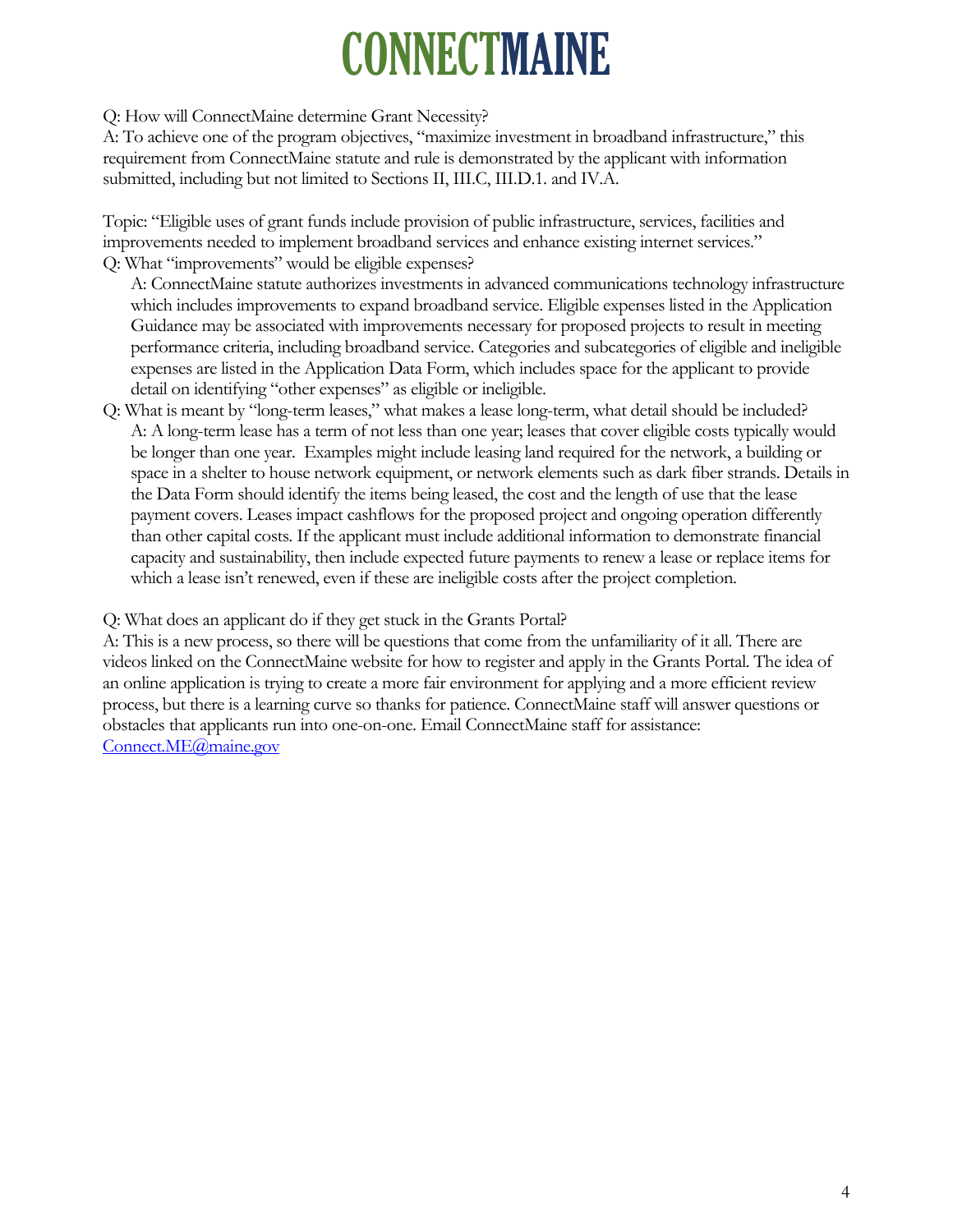Q: What are the differences between the minimum financial commitment, the community financial commitment and the ISP financial commitment? What sources of funds can count toward these commitments?

A: The application guidance covers each, in Sections II.F.3, III.C.10, and IV.D:

- The minimum financial commitment is an eligibility requirement, while the community financial commitment and the ISP financial commitment are used as weights on the cost-benefit in the application evaluation process. All eligible costs and all sources of financial commitments, including those contingent at the time of application, are entered into the Application Data Form, which calculates the minimum financial commitment; any financial commitments applied to ineligible costs are excluded from the calculation of this eligibility requirement. The Application Data Form also calculates the community financial commitment and the ISP financial commitment for weighting cost-benefit. "In-kind contribution" is an irrelevant classification; either, these cover eligible costs going forward and should be listed as financial commitments, or these cover expenses already incurred which are ineligible costs.
- The community financial commitment includes funds toward eligible costs, which comes from one or more of the following entities: a unit of local government, including town, city or county; a broadband utility district or corporation, wholly or partially owned by a unit of local government. Most sources of funds from these community entities are counted, including funds from the Local Fiscal Recovery Fund, pursuant to the American Rescue Plan Act, and any debt financed by the entity such as municipal bonds. The community financial commitment is used as a weight on costbenefit; while other grant funds may cover project costs, these other grant funds are excluded for the purposes of calculating the weight given. Details about the sources of financial commitment, and all contingencies if any, will be provided in the Application Data Form. Applicants may address the nature of the community financial commitment in the Application Narrative active community section, "how the affected communities have been uniquely supportive of the proposed project," but letters of commitment, escrow accounts or other measures don't need to be submitted to complete the application.
- The ISP financial commitment includes the funds and debts for eligible project costs, which come from the ISP involved in the project. The ISP financial commitment is used as a weight on costbenefit; while contingent sources may cover project costs, these contingent sources are excluded for the purposes of calculating the weight given. Details about the sources of financial commitment, and all contingencies if any, will be provided in the Application Data Form.
- If the applicant is a community entity that will retain ownership of a majority of the proposed project assets, then the Application Data Form will automatically consider the community financial commitment toward the weight of community financial commitment &/or ISP financial commitment, to result in the most favorable weights. This is done automatically, so that the applicant doesn't need, and shouldn't try, to reclassify the financial commitments manually.

Q: Would the large number of retirees on fixed incomes or the large number of households with incomes in the bottom quintile of the state be considered in calculating the weight of community financial commitment? A: Not at this time. The use of municipal valuation indicates the ability to tax, the ability to choose bonding as a financing option, rather than judging the purposes for which the municipality may already be taxing.

Q: Are the service level offerings, subscription prices, financial commitments, and other application information self-reported or third-party verified?

A: Part of the Broadband Infrastructure Grants Program includes Grants Verification and Validation, for which ConnectMaine has contracted consultant services to support verification needs during the application evaluation process. The ConnectMaine Authority reserves the right to determine whether or not to request additional information necessary to evaluate applications for infrastructure grants.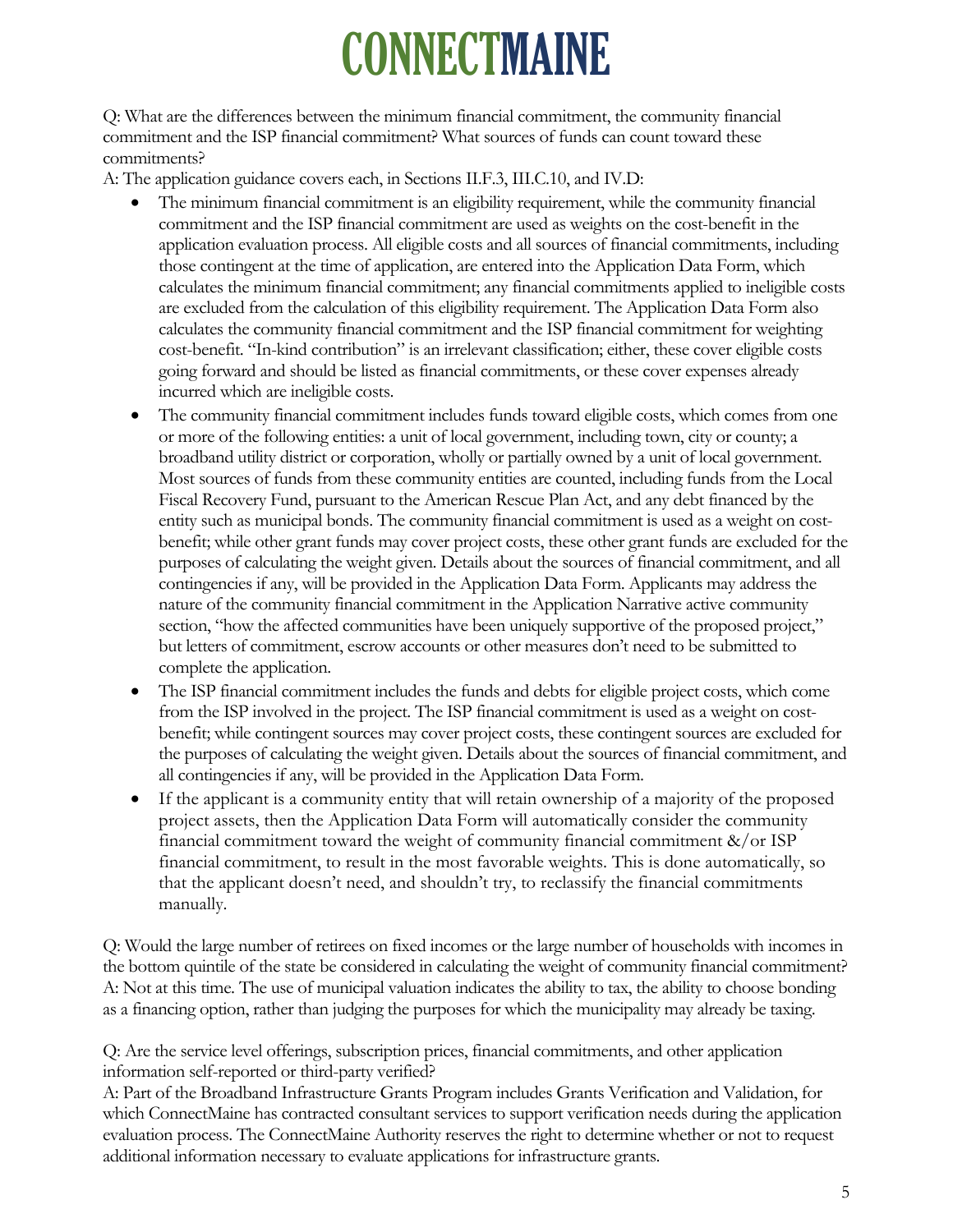#### **Comments**

#### Industry, GWI

The additional specificity of provider outreach is really important because even if another ISP says they are bringing in service to unserved, that service has to meet the designation of broadband service, be equivalent to the proposed project and occur within the same period as the proposed project.

• ConnectMaine rulemaking clarified this specificity from the ConnectMaine statute. Favoring futureproof networks is an objective of the grants program, and any installation of broadband infrastructure planned should be at least as impactful as a project proposed in a grant application.

Why are contacts required for affected communities?

- To help achieve the objectives of regional equity and recognition of community visions, the grants program encourages ISPs and communities to partner on proposed projects. One way of ensuring productive communication among the private and public sectors is requiring points of contact for both in the application.
- If the applicant is an ISP, outreach may be necessary to get contact information for the communities affected by the proposed project. While other eligible entities may be the applicant, an ISP must also be involved in the project as the responsible entity for providing broadband service that results from the proposed project; even though the ISP may or may not also be the entity responsible for building, managing and owning the broadband infrastructure.

#### Industry, multiple ISPs

Why is a fully engineered network design being required before knowing if any grant would be awarded? How can a community-applicant generate such a design?

- To help ensure the grants program meets one of the objectives, "Fund forward-looking, scalable infrastructure that provides ubiquitous, universally available broadband service, with sufficient capacity for future growth for the greatest number of years, giving preference to projects providing symmetrical service," applications must include, only a high-level, network design.
- The application process includes access to FiberMap to help applicants who want to generate the network design therein. "Applicants must generate or import a high-level network design into the FiberMap."
- "At a minimum, the design must include any fiber routes and the interconnection with existing networks…The design must clearly identify the fiber routes and must include fiber strand count as an attribute." In this way the project can be evaluated for meeting performance standards of the grants program.